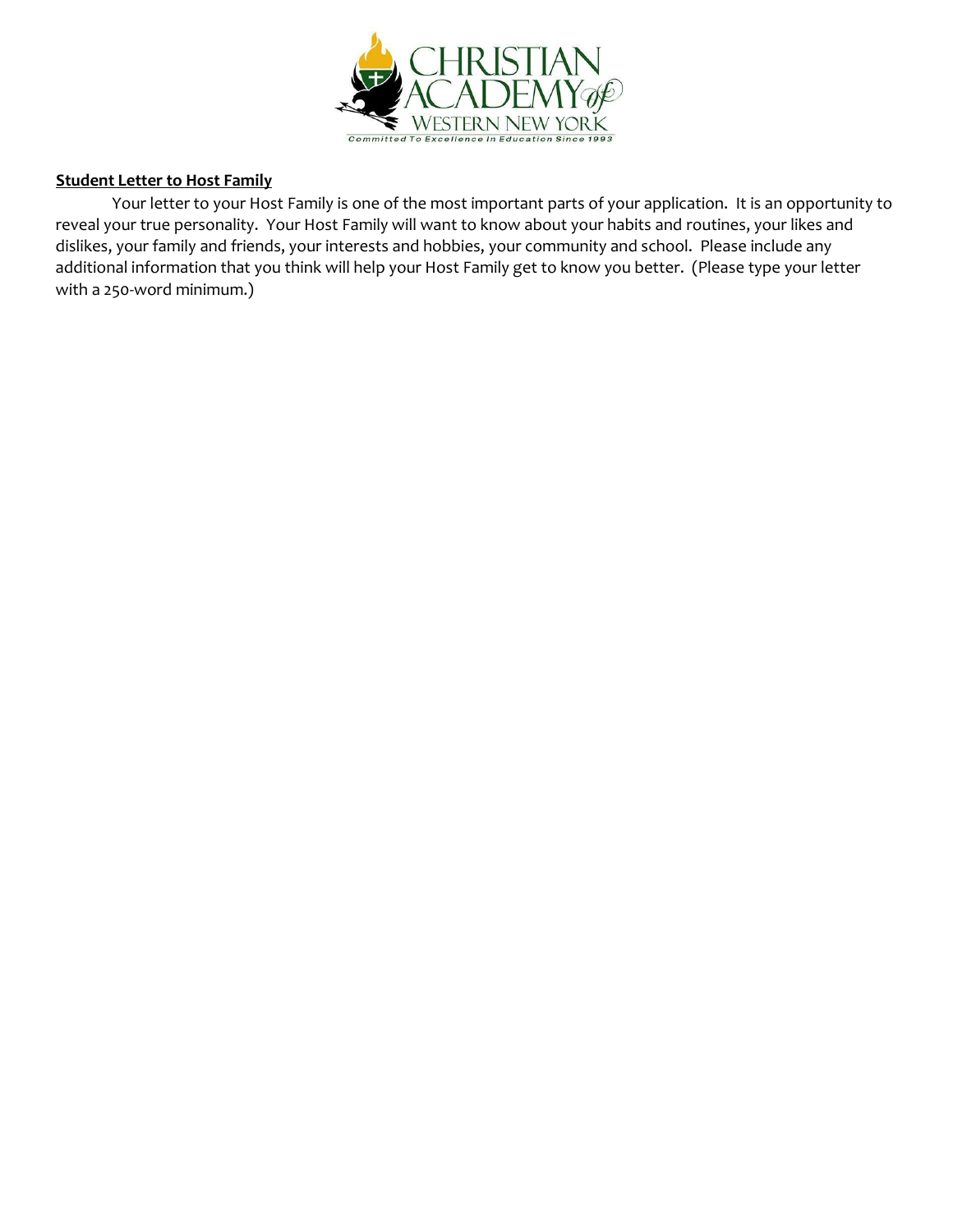

# **STATEMENTS OF FAITH**

We believe the Bible to be the only inspired and authoritative Word of God (2 Timothy 3:16).

We believe that there is one God, eternally existent in three persons: Father, Son, and Holy Spirit (1 John 5:4-6).

We believe in the deity of our Lord Jesus Christ, in His virgin birth, in His sinless life, in His miracles, in His vicarious and atoning death through His shed blood, in His bodily resurrection, in His ascension to the right hand of the Father, and His personal return in power and glory (1 Cor. 15:3, 1 Peter 2:21- 24, John 3:16, 1 Thess. 4:18, Rev. 21:20).

We believe in the reality of Satan and that his present control over unregenerate man does exist (2) Cor. 4:4).

We believe in the absolute necessity of regeneration by the Holy Spirit for salvation because of the exceeding sinfulness of human nature, and that men are justified on the single ground of faith in the shed blood of Christ, and that only by God's grace and through faith alone are we saved (John 3:16- 19 & 5:24, Romans 3:23 & 5:8-10, Ephesians 2:8-9, Titus 3:5).

We believe in the present ministry of the Holy Spirit by whose indwelling the Christian is enabled to live a godly life with evidence of spiritual power in public testimony and service (Romans 8:13-14,1 Corinthians 6:19-20, Acts 1:8).

We believe in the resurrection of both the saved and the lost; they that are saved unto the resurrection of life, and they that are lost unto the resurrection of damnation (John 5:24, 28-29).

We believe healing is provided for in the atonement and that it is a privilege for all believers (Isaiah 53:4, Matt. 8:16, John 5:14, 1 Peter 2:24).

We believe in the sanctity of life both born and unborn (Jeremiah 1:5, Psalm 139:13-15).

We believe that the term marriage has only one meaning: the uniting of one man and one woman in a single, exclusive union, as delineated in Scripture (Gen 1:27-29 & 2:22-24).

We believe that God wonderfully foreordained and immutably created each person as either male or female in conformity with their biological sex. These two distinct yet complementary genders together reflect the image and nature of God (Genesis 1:26-27).

\_\_\_\_\_\_\_\_\_\_\_\_\_\_\_\_\_\_\_\_\_\_\_\_\_\_\_\_\_\_\_\_\_\_\_\_\_\_\_\_\_\_\_\_\_\_\_\_\_\_ \_\_\_\_\_\_\_\_\_\_\_\_\_\_\_\_\_\_\_\_\_\_\_\_\_\_\_\_\_\_\_\_\_\_\_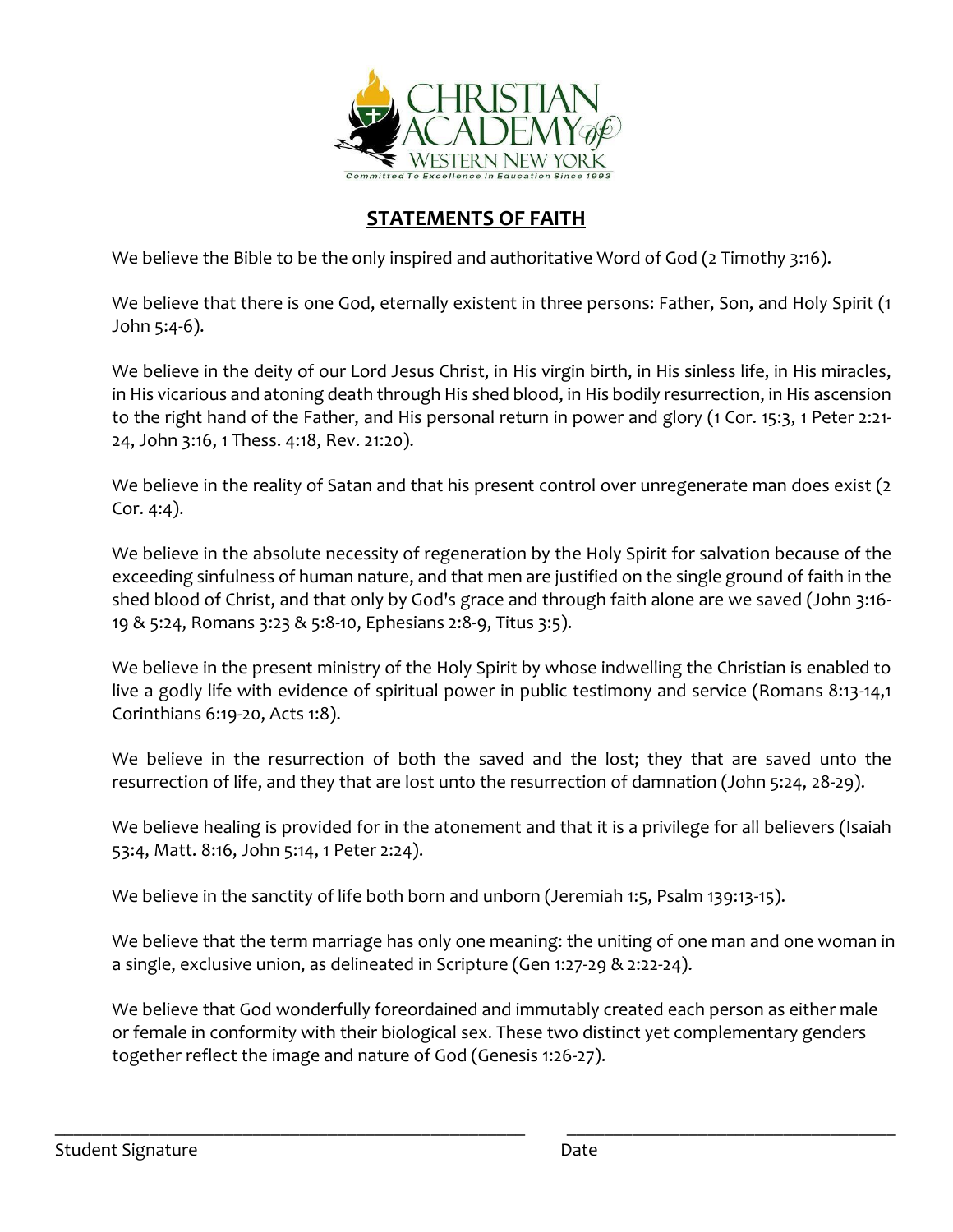

# **STATEMENT OF COOPERATION**

I, as the parent, accept the challenge to "train up a child in the way he should go," understanding that it is my responsibility to carry on this training at home, realizing that this Christian Academy will assist me in this training. I understand that the school retains the right to refuse admission to or to remove from enrollment any student whose custodial parent is in a same sex relationship. (Gen 1:27-29; 2:22)

It is understood that my child's attendance at the Christian Academy of Western New York is a privilege and not a right; and that if at any time, his/her conduct, academic progress or cooperation with the school's authority is not in keeping with the school's requirements, the school reserves the right to terminate, at its discretion, my child's enrollment.

I agree to pay tuition according to the arrangements that shall be made and to conclude all required payment on or before the last day of school. I understand that if tuition has not been paid in full, reports cards and/or diploma will be withheld until the tuition is paid in full.

I agree to fully cooperate with the school and the standards it sets for itself to have my child adhere to the rules of conduct.

I understand that assessment will be made to cover damage to or loss of school property, i.e., textbooks, vandalism, etc.

I give permission for my child to take part in all school activities, including sports programs and school sponsored trips away from the school premises. I absolve the school from any liability in the event my child is injured at school or during any such school activity.

I grant permission for a photograph or image to be published in annual yearbooks, graduation programs, playbills, school productions, websites, etc. and/or similar school sponsored publications or in-school approved news media interviews, releases, articles and photographs. I acknowledge that since my participation in any publication and website produced by CAWNY confers upon me no rights of ownership whatsoever. I release CAWNY, its contractors and its employees from liability for any claims by me or any third party in connection with my participation. I understand that my consent is valid for the duration of enrollment at CAWNY.

I agree with the school's efforts to train my child in the Bible and will encourage my child in this and in all other aspects of the curriculum.

If my child voluntarily withdraws or is requested to withdraw by the school, it is understood that no refund of registration fee or tuition will be made.

I have read and/or completed all three pages of this application.

\_\_\_\_\_\_\_\_\_\_\_\_\_\_\_\_\_\_\_\_\_\_\_\_\_\_\_\_\_\_\_\_\_\_\_\_\_\_\_\_\_\_\_\_\_\_\_\_\_\_ \_\_\_\_\_\_\_\_\_\_\_\_\_\_\_\_\_\_\_\_\_\_\_\_\_\_\_\_\_\_\_\_\_\_\_ Father (or Guardian) Signature **Date** Date

\_\_\_\_\_\_\_\_\_\_\_\_\_\_\_\_\_\_\_\_\_\_\_\_\_\_\_\_\_\_\_\_\_\_\_\_\_\_\_\_\_\_\_\_\_\_\_\_\_\_ \_\_\_\_\_\_\_\_\_\_\_\_\_\_\_\_\_\_\_\_\_\_\_\_\_\_\_\_\_\_\_\_\_\_\_ Mother (or Guardian) Signature **Date** Date

The Christian Academy of Western New York gladly admits students of any race, color, national or ethnic origin. All students are given all rights, privileges, exposure to all programs and activities generally accorded and made available to students at the school. It does not discriminate on the basis of race, color, national or ethnic origin in administration of its educational policies, admission policies, scholarship and assistance programs, athletic and other school-administered programs.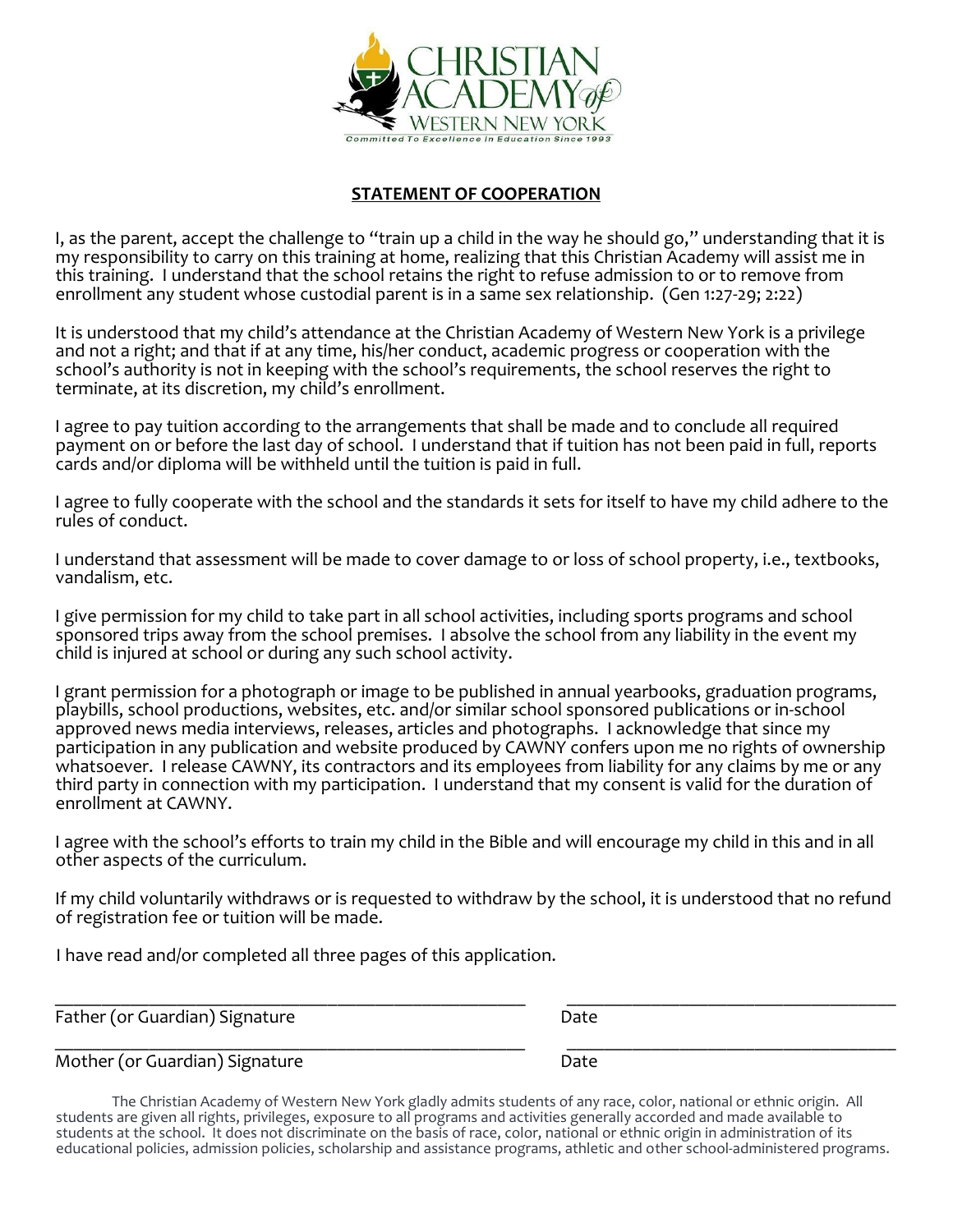

# **INTERNATIONAL STUDENTS PARENT AND STUDENT AGREEMENT**

(to be read, signed and dated by the student and both parents and Host Family)

The purpose of the Christian Academy of Western New York Exchange Program is to provide opportunities for people of diverse cultures to come together to learn about different points of view and ways of life as well as Christian ways of education. Cross-cultural understanding is, we believe, a fundamental step in promoting better friendship and world peace. We expect the highest standards of behavior from program participants at all times and, in turn, assume responsibility for the welfare and safety of the student through the program. The following Standards of Conduct have been established for that purpose. Violation of these rules will lead to disciplinary action and possible termination from the CAWNY Exchange Program. Violations of American laws or serious misbehavior in school, Host Family's home or community will result in an early return to the home country at the expense of the parents and with no refund of program fees.

## **American Laws**

If a student is arrested, or if it is reliably confirmed that the student has acted illegally, program sponsorship will be revoked, resulting in an early ending of the program with no refund of program fees.

- 1. Drinking of alcoholic beverages, including beer and wine, is not permitted while on the program and is illegal for all persons under 21 years of age.
- 2. The student must not smoke while in the United States. Persons under 18 years of age are not allowed to purchase cigarettes in most American states.
- 3. The student must not buy, sell, possess or use illegal drugs of any kind or use any controlled drugs, unless prescribed for him/her by a physician or other health professional. If the student is taking prescription drugs, the name, dosage and duration of use for each drug must be listed on the Medical Information and Inoculation Form. The student must not associate with any persons involved in illegal drug taking or drug trafficking.
- 4. Students must not commit or take part in any illegal act of violence against another person or property.
- 5. Shoplifting and theft are illegal and may lead to criminal charges.
- 6. Students are not permitted to operate any motorized vehicle.
- 7. It is illegal for the student to take regular employment while in the United States. The only exceptions are occasional odd jobs, such as yard work or babysitting. Any such jobs must not interfere with school work.

## **Biological Family Visits and Student Travel While on Program**

- 1. Visits by members of the student's biological family or by friends from his/her home country can be disruptive to the adjustment of the student and an inconvenience to the Host Family. Therefore, visits during the first six months of the program are not permitted. All visits are discouraged until the very end of the first year. Any visit during the program must have the prior permission of the school and the Host Family.
- 2. The student is not permitted to travel outside the local area by him/herself or with peers.
- 3. The student is not permitted to hitchhike, whether alone or with companions.
- 4. Overnight travel with the Host Family, another family, a responsible adult (at least 25 years of age), approved groups (e.g., church, school, etc.) is permitted if prior consent is given by the Host Family. The Host Family must be informed of all such trips and have a phone contact to reach the student in an emergency.
- 5. If a student travels outside the United States, he/she must always carry a passport. Before departing, the student must check with the Local Representative regarding re-entry procedures.

\_\_\_\_\_\_\_\_ \_\_\_\_\_\_\_\_\_\_\_\_\_\_\_\_\_\_\_\_\_\_\_\_\_\_\_\_\_\_\_\_\_\_\_\_\_\_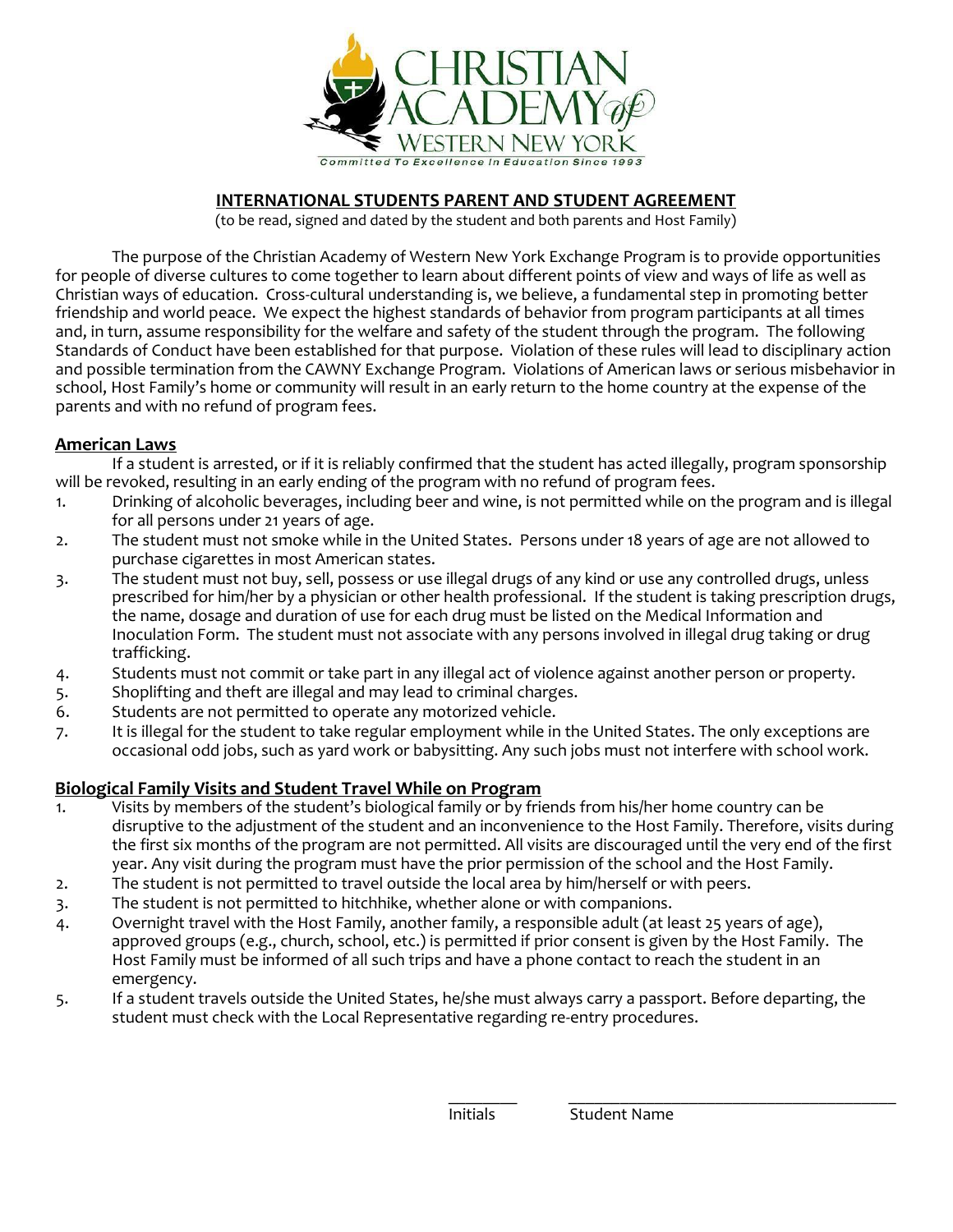### **Internet Use**

Use of the internet in the home must be supervised by the Host Family. Student is responsible to cover any damages they cause to the Host Family's computer.

### **Operating a Motorized Vehicle**

Because of the danger and liability involved in driving a motorized vehicle, the student may not drive any car, motorcycle, or other motorized vehicle.

### **Student Church Attendance**

The student is required to attend church with their Host Family.

### **Life-Changing Decisions and Miscellaneous Rules**

Students will not be permitted to make life-changing decisions, including but not limited to marriage, or other decisions with legal, political, and/or social ramifications.

### **Agreement to Abide by the Program Standards of Conduct**

We, the undersigned (student and parent/legal guardians), have read and understood all of the above stated in the CAWNY Exchange Program Standards of Conduct. I, the student agrees to obey the Standards of Conduct and all conditions of participation in the CAWNY Exchange Program. We, the parents, agree that our son/daughter will obey the Standards of Conduct. We understand that violation of these Standards of Conduct may lead to disciplinary action and possible termination from the Private School Program, which may result in an early return to the home country at the parent's expense and with no refund of program fees.

### **Medical/Travel Release/Authorization**

We, the undersigned (parents/legal guardians), authorize our child to travel within the guidelines as established in the School Program and accept full responsibility for our child's participation in any approved travel activities and agree to indemnify and hold harmless the Christian Academy of Western New York and their designated agents/representatives from any claims and/or liability to third parties arising from our child's participation. I give permission for the Host Parents to seek treatment for my child in case of illness or medical emergency. It is understood that this Medical/Travel Release/Authorization is signed in advance and eliminates the necessity of obtaining our signatures at the time of any Private School Program-approved medical/travel for the duration of our child's participation in the CAWNY Private School Program.

| Father's Signature      | Date             |
|-------------------------|------------------|
| Mother's Signature      | Date             |
| Student's Name          |                  |
| <b>Host Parent Name</b> | Telephone Number |
| Address                 |                  |
| Email                   |                  |
| Host Parent's Signature | Date             |

The Christian Academy of Western New York gladly admits students of any race, color, national or ethnic origin. All students are given all rights, privileges, exposure to all programs and activities generally accorded and made available to students at the school. It does not discriminate on the basis of race, color, national or ethnic origin in administration of its educational policies, admission policies, scholarship and assistance programs, athletic and other school-administered programs.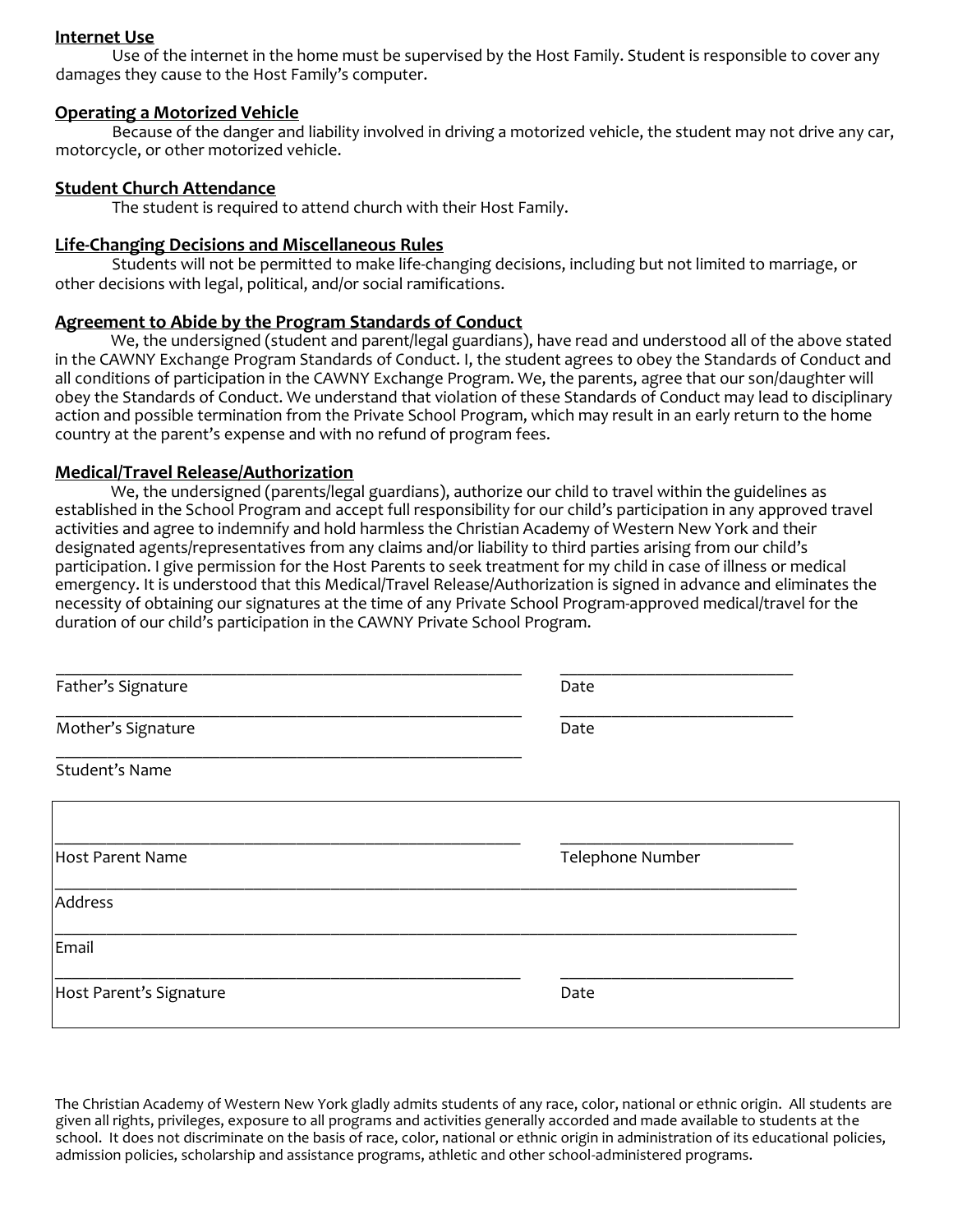

# New York State Immunization Requirements for School Entrance

|                                               |                    | Date of Birth: _________________ |  |
|-----------------------------------------------|--------------------|----------------------------------|--|
|                                               | Dates of Doses     |                                  |  |
| Diphtheria, Pertussis, Tetanus                |                    |                                  |  |
| (DPT)                                         |                    |                                  |  |
| Polio                                         |                    |                                  |  |
| (IPV or OPV)                                  |                    |                                  |  |
| 2 Measles                                     |                    |                                  |  |
| Mumps                                         |                    |                                  |  |
| Rubella                                       | 1. $\qquad \qquad$ |                                  |  |
| Hepatitus B                                   |                    |                                  |  |
| Tdap (adult tetanus, after Grade 6)           |                    |                                  |  |
| Varicella (chicken pox)                       | 1.                 |                                  |  |
| Menningoccal<br>(first dose prior to Grade 7; |                    |                                  |  |
| second dose after Grade 12)                   | 1. $\qquad \qquad$ | $\sim$ 2.                        |  |
|                                               |                    |                                  |  |

\_\_\_\_\_\_\_\_\_\_\_\_\_\_\_\_\_\_\_\_\_\_\_\_\_\_\_\_\_\_\_\_\_\_\_\_\_\_\_\_ \_\_\_\_\_\_\_\_\_\_\_\_\_\_\_\_\_\_\_\_\_\_\_\_\_\_\_\_\_\_\_\_

Verified by:

\_\_\_\_\_\_\_\_\_\_\_\_\_\_\_\_\_\_\_\_\_\_\_\_\_\_\_\_\_\_\_\_\_\_\_\_\_\_\_\_ Doctor's Printed Name

Doctor's Signature Date Date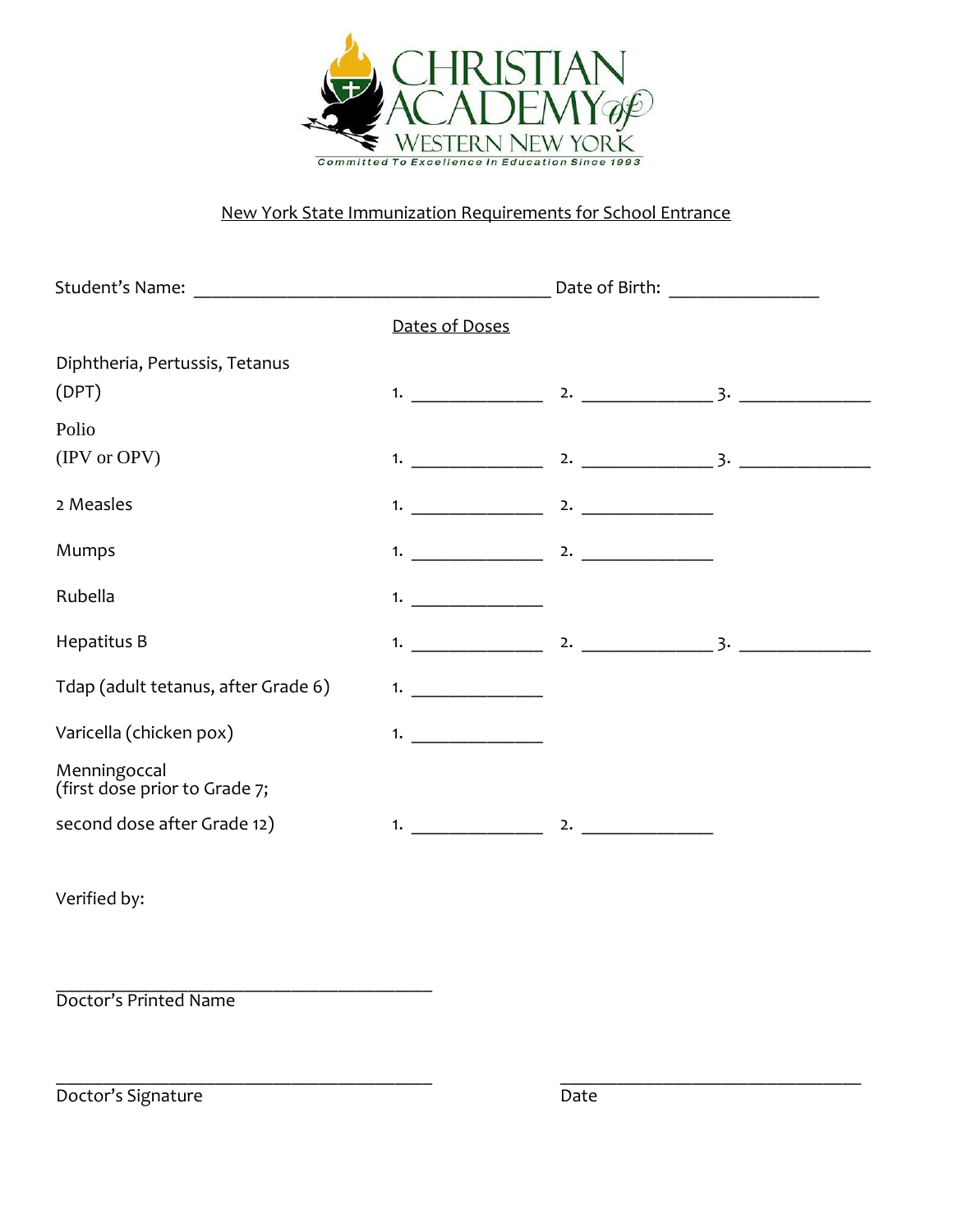

# Language Pledge

The Language Pledge is a formal commitment to speak the language of study as the only means of communication while at school and is required of all students. The Language Policy plays a major role in the success of the program, both as a symbol of commitment and as a essential part of the language learning process. Violation of the Language Pledge deprives both you and your fellow students of an important opportunity. The Language Pledge requires that you not speak other foreign languages at any time during the school day. This Pledge is a major key to the success of learning English. We are confident that you understand its importance and will adhere to it.

What is the Language Pledge? All students agree to abide by the Language Pledge, a formal commitment to speak the language of study as the only means of communication.

What does the Language Pledge say? The Language Pledge says: "In signing this Language Pledge, I agree to use English as my only language while in school." I understand that failure to comply with this Pledge will result in disciplinary consequences. You will be given a verbal warning for the first violation and a written warning for the second violation. Subsequent violations will be assigned a writing assignment, detention and in school suspension.

Why are students required to take the Pledge? The Pledge helps students focus their energies on the acquisition of language skills and to internalize the patterns of communication and cultural perspective associated with the target language. The Language Pledge plays a major role in the success of the program, both as a symbol of commitment and as an essential part of the language learning process. It ensures that the vocabulary and structures gained in class are "put in motion" right away so they are acquired, used, and not forgotten.

When is the Language Pledge waived? Students are not expected to speak in their language of study when they are asked by a teacher to provide a translation for another student and during lunch time at the lunch table.

When does the Pledge begin? The Pledge begins when you sign the Language Pledge here on campus, the important thing is that once you have signed it, the Pledge is in effect at all times (except when waived) when in the school building.

# **Language Pledge**

I agree to use English as my only language while in school." I understand that failure to comply with this Pledge will result in disciplinary consequences named above.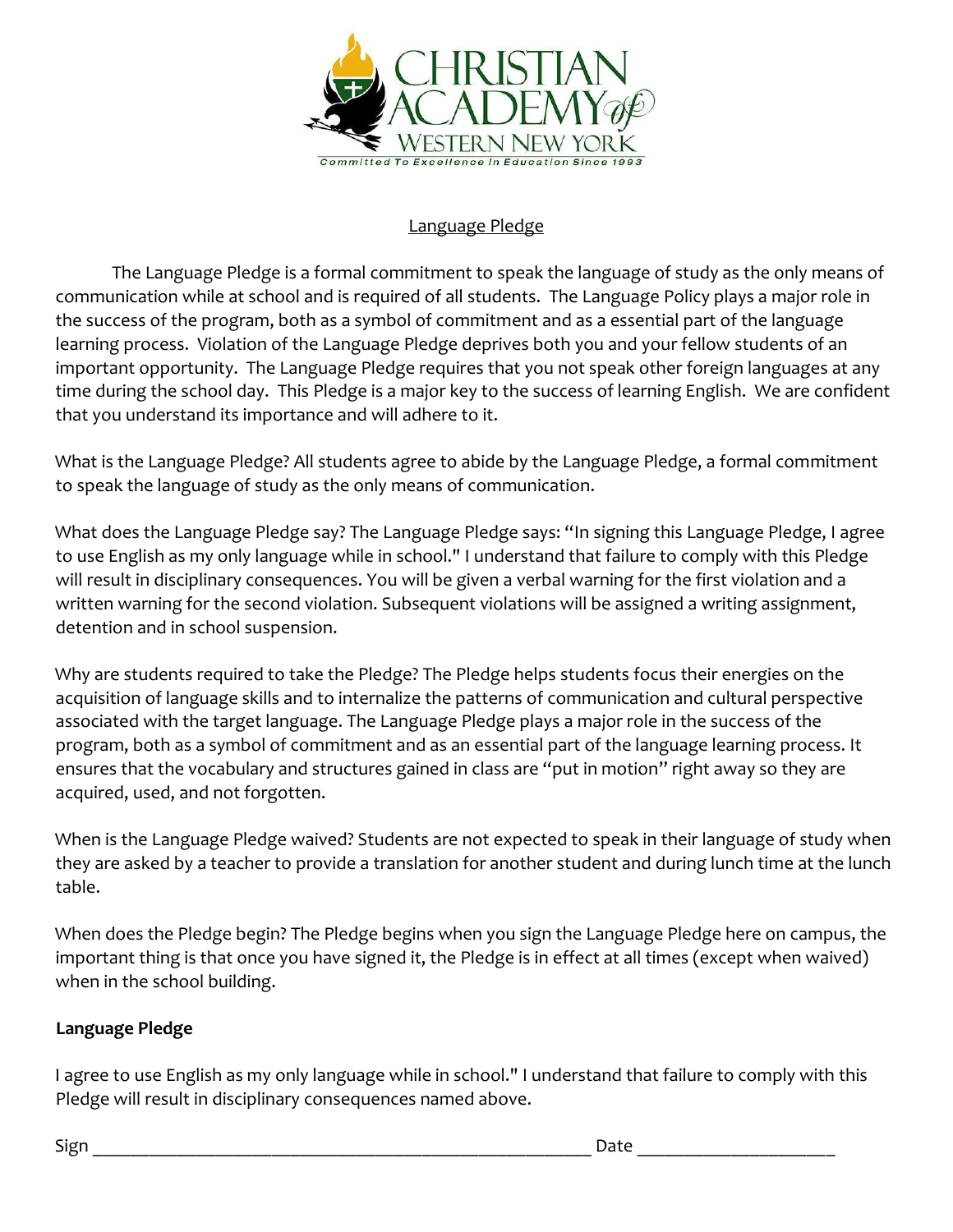

# **CELL PHONE/ELECTRONIC SIGNALING DEVICE POLICY**

Due to the distractions they create to the educational purpose of the school, cell phones, portable media players and other electronic data and communication devices are to be turned off during school hours, NOT just on silent mode. Portable media players must be stored in locked lockers.

Students are allowed to carry cell phones and other electronic signaling devices that operate via radio waves with the following stipulations:<br>The school will not be respons

- The school will not be responsible for lost, stolen or damaged electronic signaling devices or portable media players.
- 2. The use of electronic signaling devices or portable media players is not permitted at any time during the school day, while on school grounds. The parking areas are considered part of school grounds.
- 3. Electronic signaling devices are to be on power off mode upon arriving on school grounds and remain that way until the end of the school day and after leaving school grounds.
- 4. International students **must have a separate translator. Cell phones are not allowed to be used as translators.**

Students relinquish any reasonable expectation of privacy when they use cell phones to call or send text messages at Christian Academy of Western New York. If a cell phone rings, buzzes, vibrates, flashes, etc., the CAWNY staff has the right to confiscate the phone and search the call log to determine who has been contacting the student.

If the call or message was initiated at Christian Academy of WNY, appropriate disciplinary action according to the discipline outlined below will be taken against everyone involved.

Phones ringing or buzzing in lockers will be considered in violation of school policy. On some occasions, the student may ask to use his or her cell phone or electronic device *for school purposes.* If given permission by the teacher, the student may only use the device for which he or she was given permission. If the student violates the permission given and uses the device for other purposes, he or she will be subject to the discipline listed below.

Students will be permitted to possess and use cell phones, etc. during the school day in response to a health related emergency when a licensed physician has indicated in writing that the device is essential for the health of the student and the student has received prior permission from the school principal or designee to possess and use electronic devices in response to health related emergencies.

Other requests for the use of cell phones in special situations must be approved by the principal or his/her designee.

Consequences: The device will be confiscated and taken to the office and document the offense and take the phone to the safe. If it is the first offense, the device will be held for five school days or released to the student after a fine of \$10 is paid. If it is the second offense, the device will be held for ten school days or released to the student after a fine of \$20 is paid. After the third offense, the phone will be held until a meeting occurs with the principal, the teacher, the student, and his or her parents/guardians. If it is determined that the device has been used for cheating, harassment, or some other inappropriate behavior, the device will be returned to the parent at the end of the school year with the potential for additional discipline beyond the fine. This money will be used for general school improvement. Signature indicates student is aware of this policy.

Sign \_\_\_\_\_\_\_\_\_\_\_\_\_\_\_\_\_\_\_\_\_\_\_\_\_\_\_\_\_\_\_\_\_\_\_\_\_\_\_\_\_\_\_\_\_\_\_\_\_\_\_\_\_ Date \_\_\_\_\_\_\_\_\_\_\_\_\_\_\_\_\_\_\_\_\_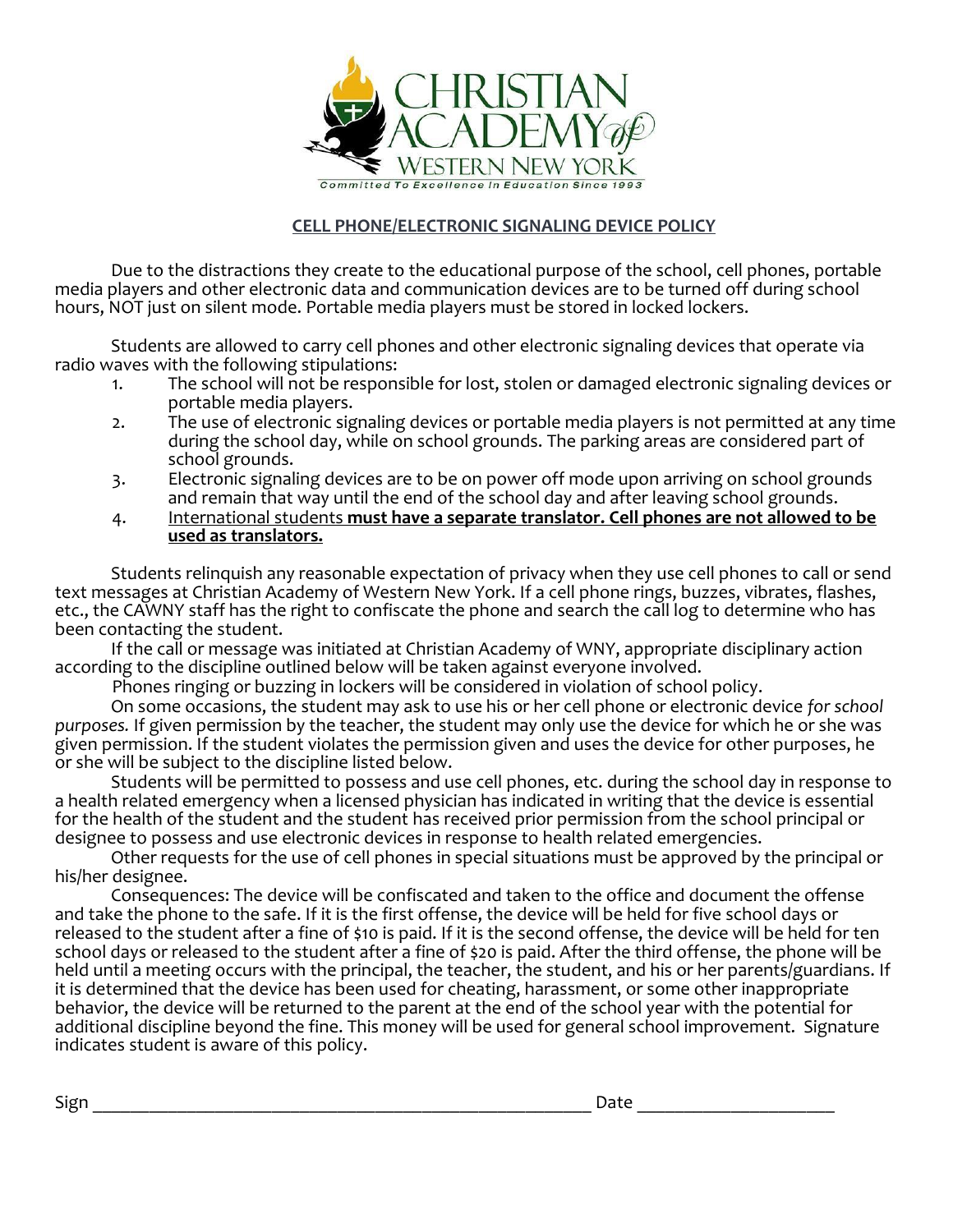

# **SPORTS**

We form our sports teams with the Niagara Frontier Christian Athletic Association and IAC However, our participation is dependent upon the number of interested students.

Requirements:

<sup>2</sup> Approval by Physician to play

 $\mathbb{\Omega}$  Weekly practice (locally) (Coaches will contact you). One or two games/meets per week

 $\frac{2}{3}$  Providing your own transportation home from practices and games/meets

 $\frac{2}{n}$  Providing your own equipment and uniform charges (cleats/sneakers etc.)

ิิเ2 Parental approval and support 冈

 $\frac{1}{\sqrt{2}}$ Academically and medically eligible

\$95. Registration fee for basketball, soccer, etc.

# *If interested, please make the sports you are interested in:*

I am in grade 8-12 and I am definitely interested in participating in:

\_\_\_\_\_ VOLLEYBALL- Fall (girls only)

- BASKETBALL Winter (boys only teams)
- BADMINTON (coed teams)
- CROSS COUNTRY (coed teams)
- SOCCER (coed teams)

I commit to attending all practices and games/meets.

Sign \_\_\_\_\_\_\_\_\_\_\_\_\_\_\_\_\_\_\_\_\_\_\_\_\_\_\_\_\_\_\_\_\_\_\_\_\_\_\_\_\_\_\_\_\_\_\_\_\_\_\_\_\_ Date \_\_\_\_\_\_\_\_\_\_\_\_\_\_\_\_\_\_\_\_\_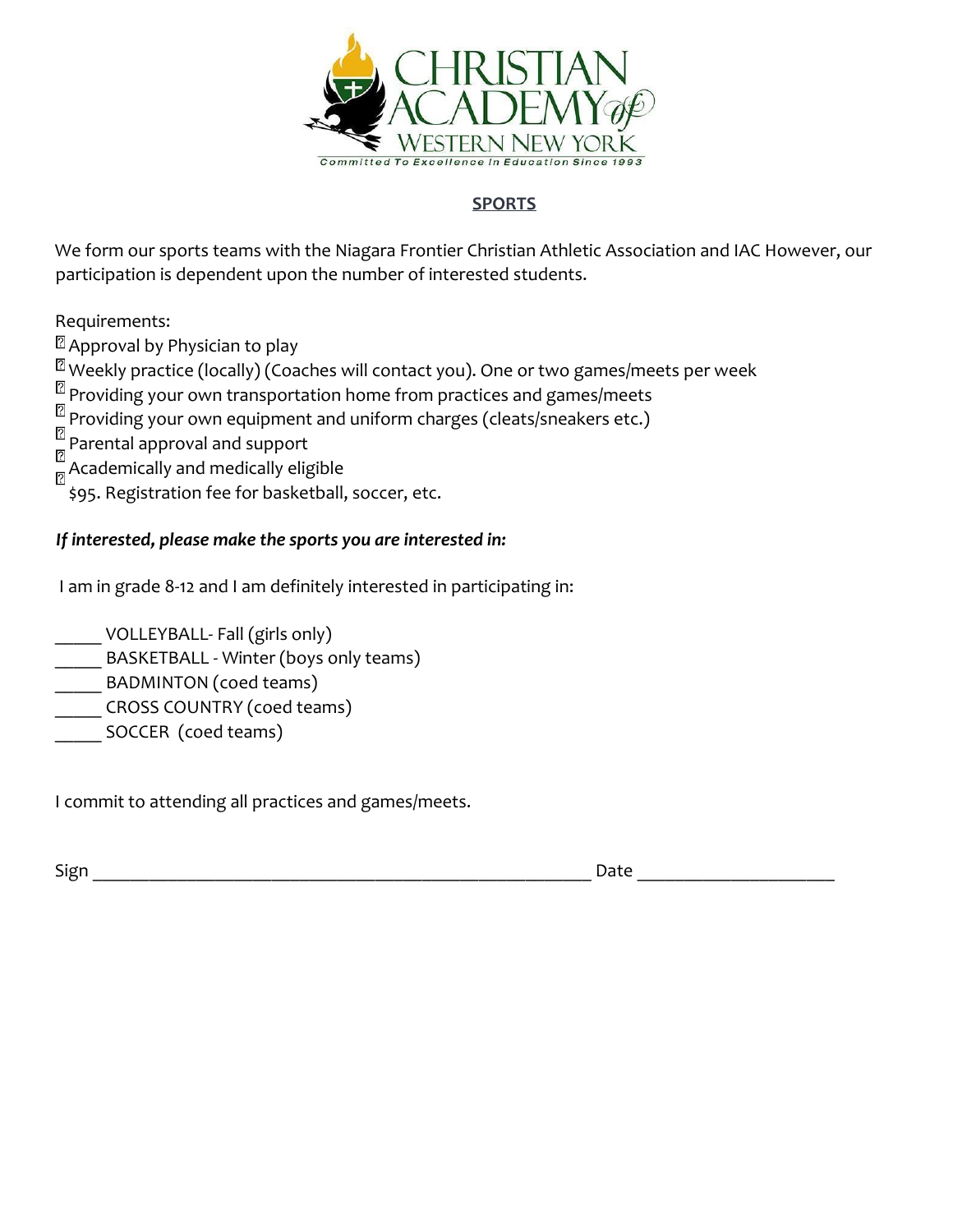

### **HIGH SCHOOL DRESS CODE**

In a day of slovenly and careless dress, it is beneficial to our Christian testimony that CAWNY maintain certain standards of refinement. As stated in the Code of Conduct, CAWNY emphasizes the development of self-discipline and submission to authority as well as the assertion that attendance at CAWNY is a privilege and not a right. Students are expected to abide by the spirit of as well as the letter of the law. Secondary students who come with improper clothing receive a detention the first two times and an in-school suspension the third time. *Parents are asked to please inspect the dress of their child and do not permit them to leave home in any questionable clothing – either according to their own standards or ours.*

### *The Academy reserves the right to make all final judgments in the interpretation of the dress code.*

### **Standard Dress**

This code applies to **Mondays, Tuesdays, Wednesdays, Thursdays, (Fridays)** and other designated days.

#### **Pants**

**Boys** will wear solid color, flat-front or pleated dress pants or shorts, khaki-style pants or denim conservative jeans. No frays, holes, fading or added items (such as sparkles, pictures, patches, etc.). Pants of any kind may not be excessively tight or excessively loose fitting. Pants must be worn at the waist line. Shorts may not be shorter than the knee. All shorts must have belt loops and worn with a belt. Shorts cannot be made of stretch material or be gym-like shorts. (All shorts worn in High School Gym must be purchased through the school.)

Girls will wear solid color, flat-front or pleated dress pants or shorts/capris, khaki-style pants or denim conservative jeans. No frays, holes, fading or added items (such as sparkles, pictures, patches, etc.). Pants of any kind may not be excessively tight or excessively loose fitting. Pants must be worn at the waist line. Shorts may not be shorter than the knee. All shorts must have belt loops and worn with a belt. Shorts cannot be made of stretch material or be gym-like shorts. (All shorts worn in High School Gym must be purchased through the school.) Girls may also wear conservative, solid-color knee length skirts. No dresses.

#### **Shirts**

**Boys** will wear any solid color polo shirts, golf shirts or conservative Oxford-style cloth shirts. Shirts with buttons should be buttoned to at least the second button from the top. At no time should undergarments or the midriff be exposed.

**Girls** will wear any solid color polo shirts, golf shirts or conservative Oxford-style cloth shirts (no frills, lace or puffy shirts). Shirts with buttons should be buttoned to at least the second button from the top. At no time should cleavage, the midriff or any undergarments (including camis) be exposed.

#### **Shoes**

The school does not prescribe a specific style of shoe. Shoes must be clean, odor-free and in good condition. Students are not allowed to wear sandals of any kind.

Shoes should be safe to wear on tile floors.

Solid color socks (or nylons - girls only) must be worn daily and must be seen above the shoe.